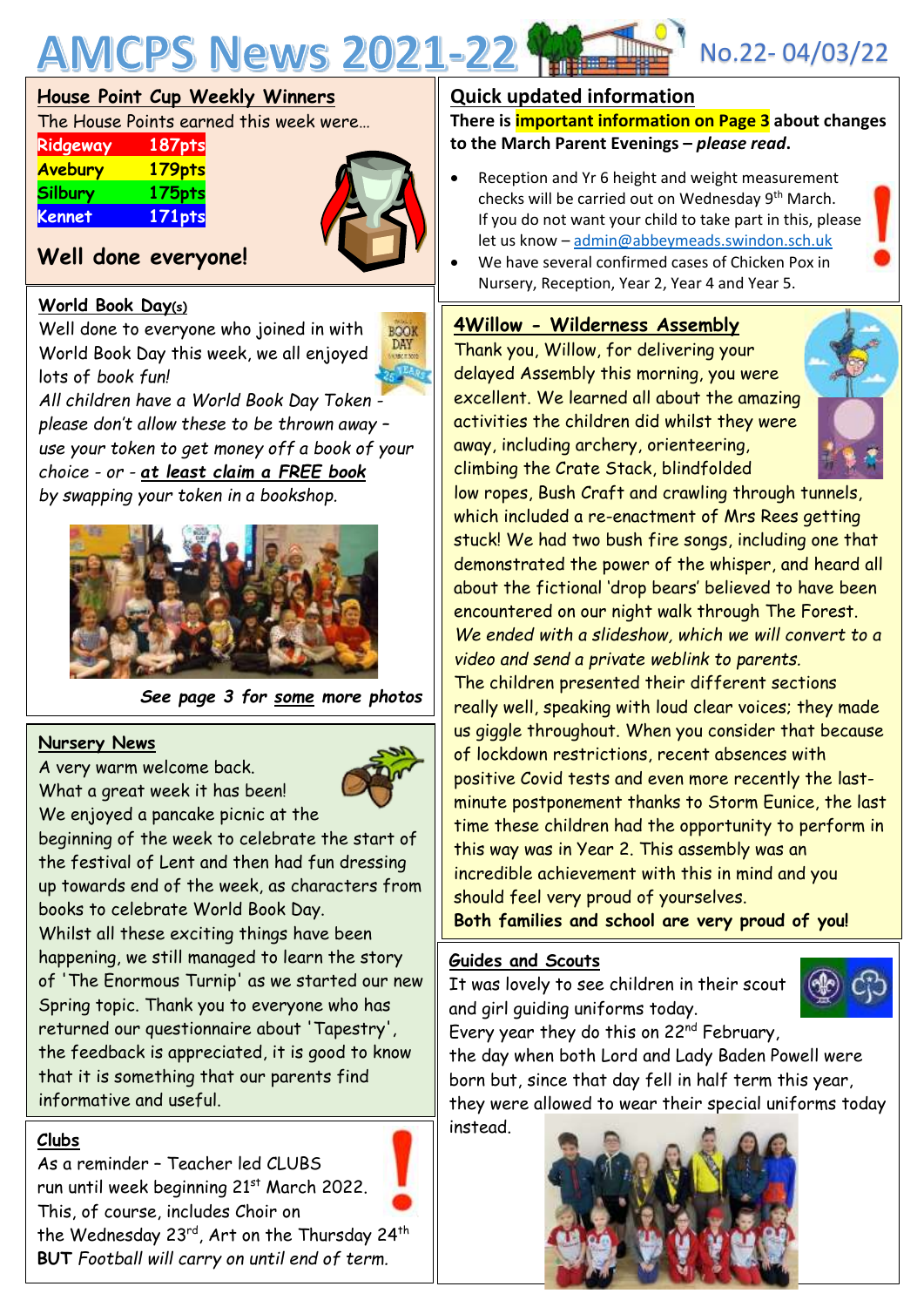# **Red Nose Day –** *(2 weeks from today!)*

Comic Relief (Red Nose Day) is March 18<sup>th</sup>, 2022.

The theme this year is Superheroes, and we will be allowing children to come dressed as a superhero. Or they can come in non-uniform, dressed as themselves, since they are all superheroes!

We will be holding Relay Red Nose and Spoon races around the Trim Trail, with each class trying to get the highest number of laps for their age group. We will not be selling Red Noses this year, so advance warning here that you can buy them now, in the usual places like supermarkets etc.

*Challenge* – *make Mr Buckley and Mrs Cunningham laugh at the gate - get practising your favourite joke!*

# **Football Mixed - Epic Battle Away to Tadpole Farm**

What a comeback! After a very slow start, Abbey Meads found themselves 3-0 down. The fight back then started with 2 goals just before half time. Tadpole Farm scored quickly again after the restart, but 3 goals within the space of 2 minutes for Abbey Meads allowed us to run out 5-4 winners. A fantastic attitude was demonstrated by all players. The Team: Albie, Jack, Matty, Jovan, Evan, Casey, David, Phoebe & Nathan

Mr Stratton

# **Football Girls – away trip to St Francis**

C.

The Girls' Football Team started their league campaign this week, with a stunning 7-0 victory over St Francis. It was an outstanding team display, where the girls showed fantastic tactical and positional awareness. PJ bagged herself a hat-trick up top, while Macca and Myesha were rocks in defence. As for the midfield, they covered every blade of grass and were a real nuisance for the opposition. The Team: Gracie (GK), Myesha, Millie, Holly, Tigerlily, Lily, Phoebe C, Phoebe J.

Mr Shore

# **Ukraine**

**Co.** 

Whilst we must remain **a**political in all situations, we must also always remember our responsibility to act in a humanitarian manner. We will be considering how best to support refugees from the current conflict in the coming weeks, with current information suggesting there is now greater value in responding later, once immediate donations fall back. (See Blue Kite Letter here: **[Click Here](https://www.abbeymeads.swindon.sch.uk/_files/ugd/64c1c7_7925e3df00a34a1d9959b56d410ea8a4.pdf)** or go to **[Letters page](https://www.abbeymeads.swindon.sch.uk/newsletters-and-letters)** on School Website)

# **Taken from our Twitter Feed, from earlier in the week…**

- Are your children worried about the situation in Ukraine? Try watching this short Newsround video for tips on how to deal with difficult news.<https://bbc.in/3HiGmb0>
- Ukraine and Russia have a long and complicated history. Newsround made a short video to help children understand their relationship and the background  $\rightarrow$  <https://bbc.in/3JV9OWA>

Well done to 5Maple on receiving lots of Swindon Town goodies, following their visit to watch a match recently and their subsequent communications with the club. They wrote messages of thanks this week and sent them in a combined class card. Great work, all of you!

# **Year 3 Class Assembly Next Friday**

You will already know this through your class teachers, so just a reminder that Year 3 parents are invited to attend the assembly next Friday in the hall.

- 3Rowan parents are invited at 9am.
- 3Sycamore parents are invited at 9.45am

As always there is a **maximum of 2 adults** per family who will sit as a pair.

Pairs of chairs *(64 adults)* will be spread out to provide a degree of distancing and the hall will remain ventilated.

Please only come to the performance for your child's class, as we need to continue managing the number of adults attending school events.